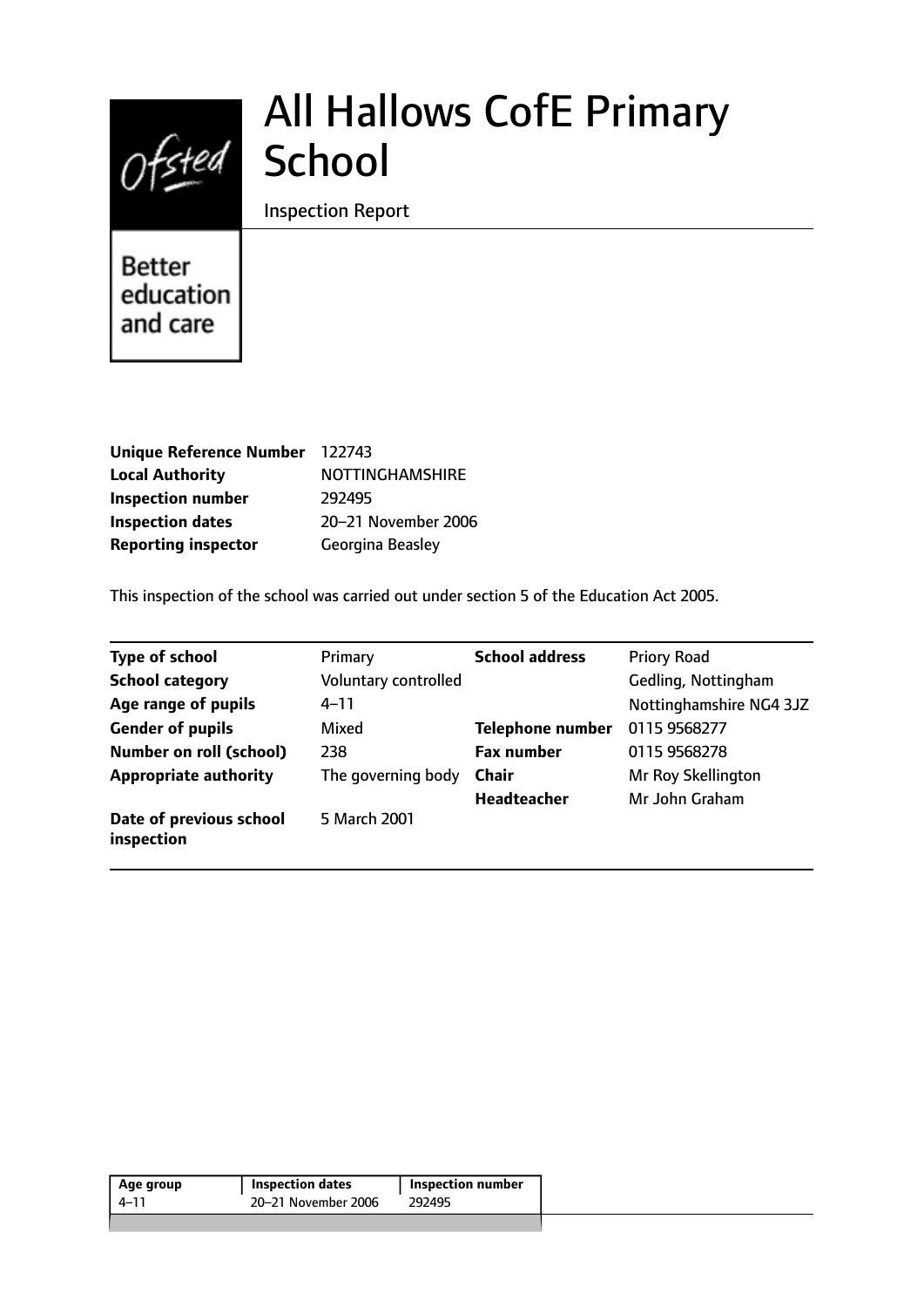© Crown copyright 2006

Website: www.ofsted.gov.uk

This document may be reproduced in whole or in part for non-commercial educational purposes, provided that the information quoted is reproduced without adaptation and the source and date of publication are stated.

Further copies of this report are obtainable from the school. Under the Education Act 2005, the school must provide a copy of this report free of charge to certain categories of people. A charge not exceeding the full cost of reproduction may be made for any other copies supplied.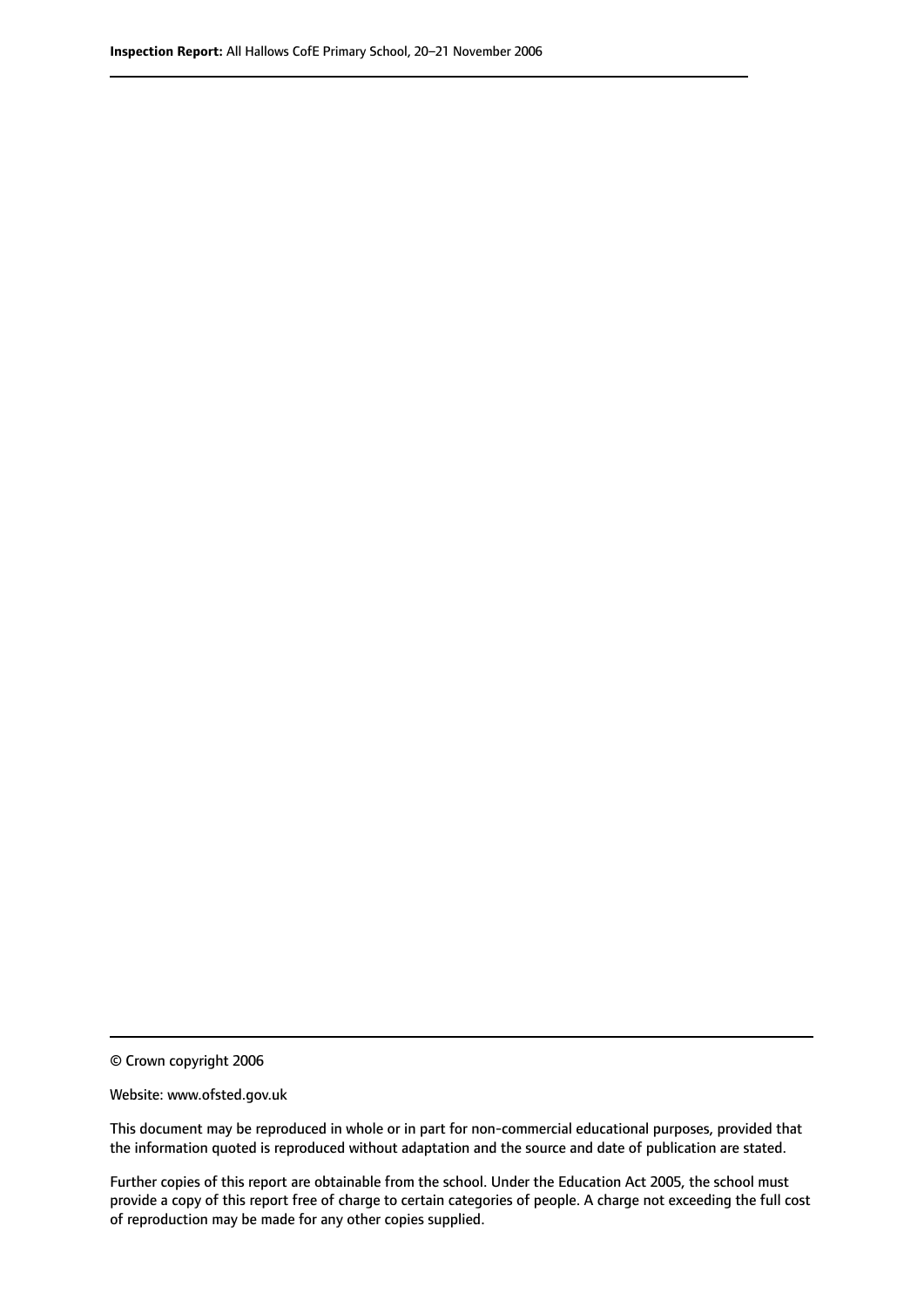## **Introduction**

The inspection was carried out by two Additional Inspectors.

## **Description of the school**

Nearly all pupils who attend this medium sized school are from White British backgrounds. A small number are from other Black, Asian, Chinese and mixed backgrounds and all but a very small number speak English fluently. An average proportion has learning difficulties. A smaller number of pupils than found in schools of a similar size are eligible for free school meals.

### **Key for inspection grades**

| Good         |
|--------------|
|              |
| Satisfactory |
| Inadequate   |
|              |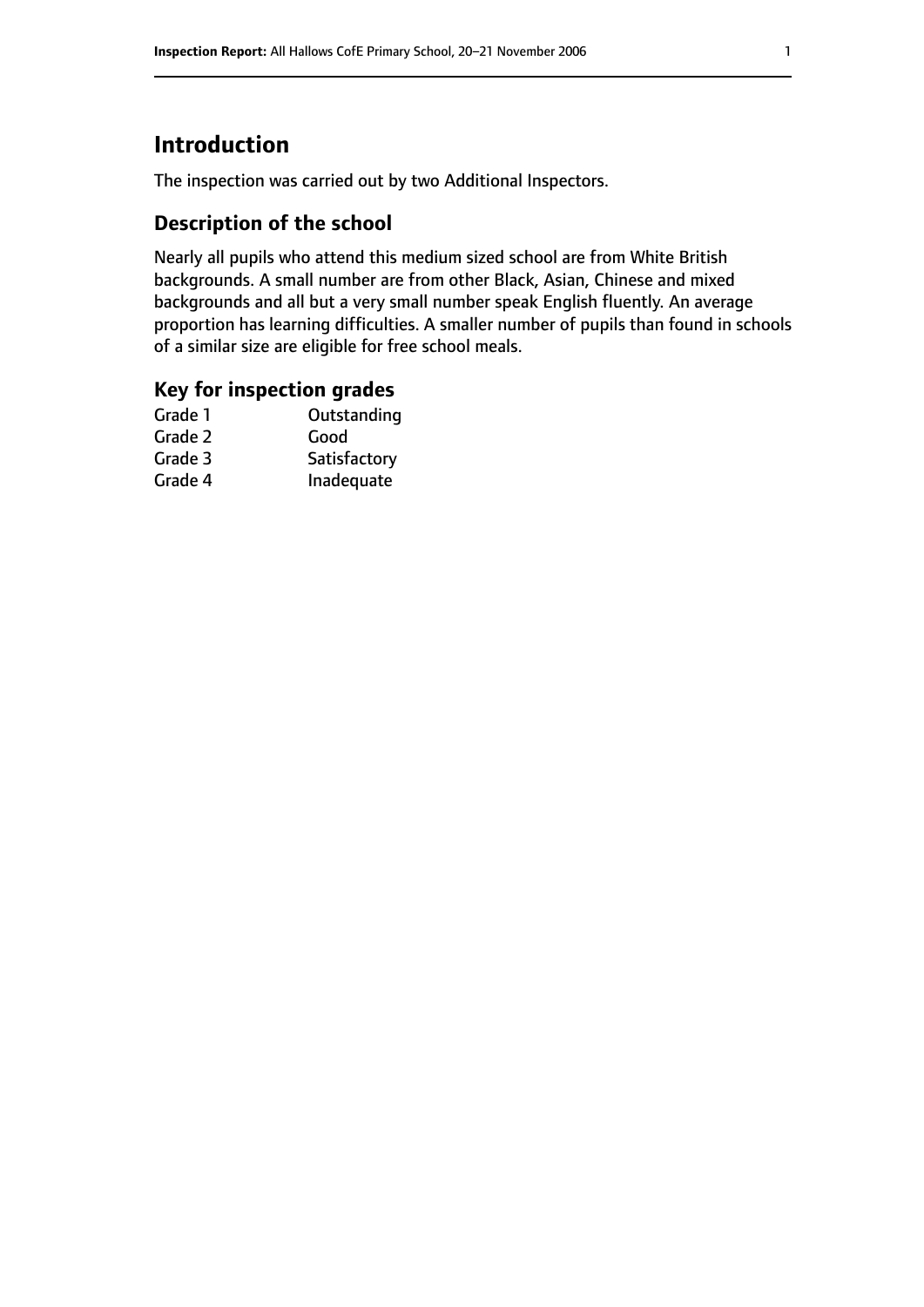## **Overall effectiveness of the school**

#### **Grade: 2**

All Hallows is a good school. 'The Year of Every Child Matters' is embraced by everyone. The school gives good value for money because due and equal emphasis is given to pupils' personal and academic development; all pupils have the chance to seize every opportunity offered. Pupils enjoy school and behaviour and attitudes are good. Staff provide good care for pupils and relationships are strong. They work closely with parents and most feel they can approach the school at any time. One parent said, 'Nothing is ever too much trouble. Staff are all willing to sort out problems however small and trivial.'

Pupils' positive attitudes to learning start in the Reception and pre-school classes, where all children have learned to make choices and to play together amicably. Because of staff turnover, children's progress in the pre-school and Reception classes has been no better than satisfactory in recent years. However, improved provision is resulting in good progress for children in the Foundation Stage in all areas of learning this year.

Achievement is good and standards are above average by the end of Year 6. Teaching is good overall. Work for older pupils is well-matched to their needs and ensures that all make equally good progress. Procedures for checking pupils' progress, especially in Years 5 and 6, are leading to more targeted support for those who need help to learn well and extra challenge for more able pupils. This is not yet as effective in other year groups and so more able pupils are not always being challenged to do even better, especially in Year 2. Furthermore, the 'exciting writing' project motivates pupils to write and standards in writing have risen this year at the end of Year 6 because writing targets and 'punctuation pyramids' displayed in every classroom are helping pupils to check their own writing and know for themselves how to improve their work. In mathematics, teachers sometimes give pupils too much direction about how to solve problems and so limit the opportunities for them to think for themselves, so standards in mathematics leg behind other core subjects.

Effective leadership and management have resulted in a good rate of improvement since the last inspection. Senior staff check regularly how the school is doing. Because they have an accurate picture of what it does well and what it needs to be even better, the school is well placed to improve further.

#### **What the school should do to improve further**

- Extend the good procedures that teachers use for checking pupils' progress in Years 5 and 6 to other year groups in order to raise the achievement of more able pupils, especially in Year 2.
- Provide more opportunities for pupils throughout school to solve problems in mathematics.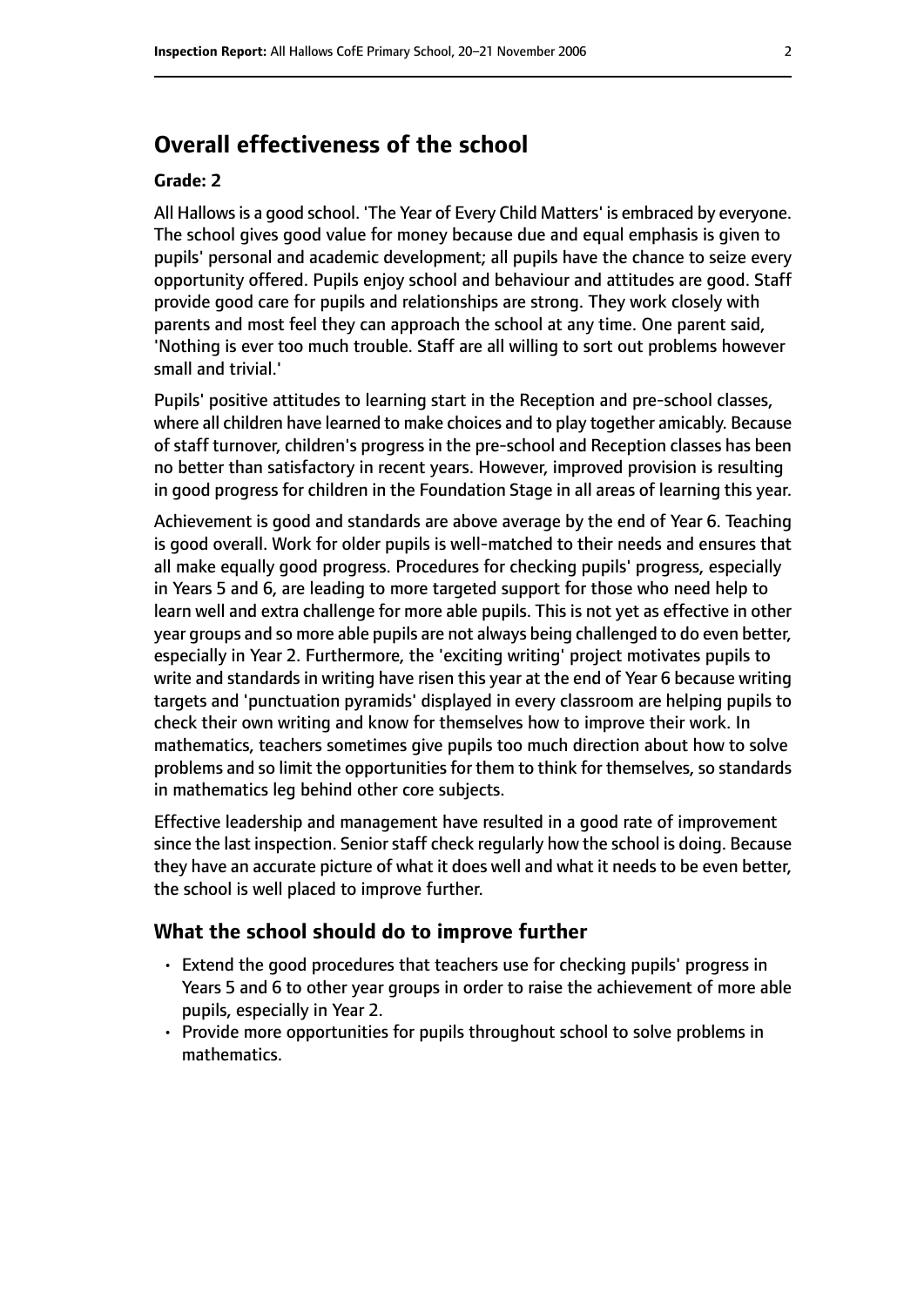## **Achievement and standards**

#### **Grade: 2**

Children start school with average attainment. They are making good progress and are on course to attain the standards they are expected to reach in all areas of learning by the end of the Reception year.

Standards in reading, writing and mathematics are average by the end of Year 2. In recent years, the number of pupils reaching nationally expected standards for their age has been above the national average. Pupils with learning difficulties, those who speak English as an additional language and other lower-attaining pupils have made good progress. However, the number of pupils attaining above average levels has fallen because staff have not used assessment information sharply enough to plan harder work for pupils who are capable of achieving more. As a result, progress is satisfactory overall in Years 1 and 2 but good teaching in some classes is resulting in better progress in reading and writing this year.

Almost all pupils make good progress in Years 3 to 6. Standards rose in 2006 because pupils achieved well and the school exceeded its challenging targets. Standards are above average by the end of Year 6 in English because well-focused targets helped all pupils to improve their writing and reading skills. Across the school, standards are average in mathematics and progress is only satisfactory, because opportunities for pupils to decide for themselves how to solve problems are not routinely planned in all classes. However, an improved emphasis on developing pupils' investigative skills is resulting in good progress and above average standards in science at the end of Years 2 and 6.

## **Personal development and well-being**

#### **Grade: 2**

Pupils' good attitudes help them to achieve well by the time that they leave school. Behaviour in school is good and this, together with the desire to do well, particularly of the older pupils, creates an atmosphere that promotes effective learning. Occasionally, however, a minority of pupils are not as attentive or self-disciplined as they could be. Pupils eagerly point out that bullying is not an issue because, 'We all get on together so well.' Attendance continues to improve and is now higher than average. Pupils' spiritual, moral, social and cultural development is good. Pupils generally think about their actions, show sensitivity to the needs of others and respect different faiths and cultures. Pupils' outstanding understanding of the importance of healthy lifestyles is recognised in the school's Healthy School Award. Pupils know how to stay safe and make telling contributions to the school and wider community through the school council, a wide range of opportunities to take on responsibilities and by raising funds for charity. Good literacy and ICT skills, along with the ability to work collaboratively, lay good foundations for later life.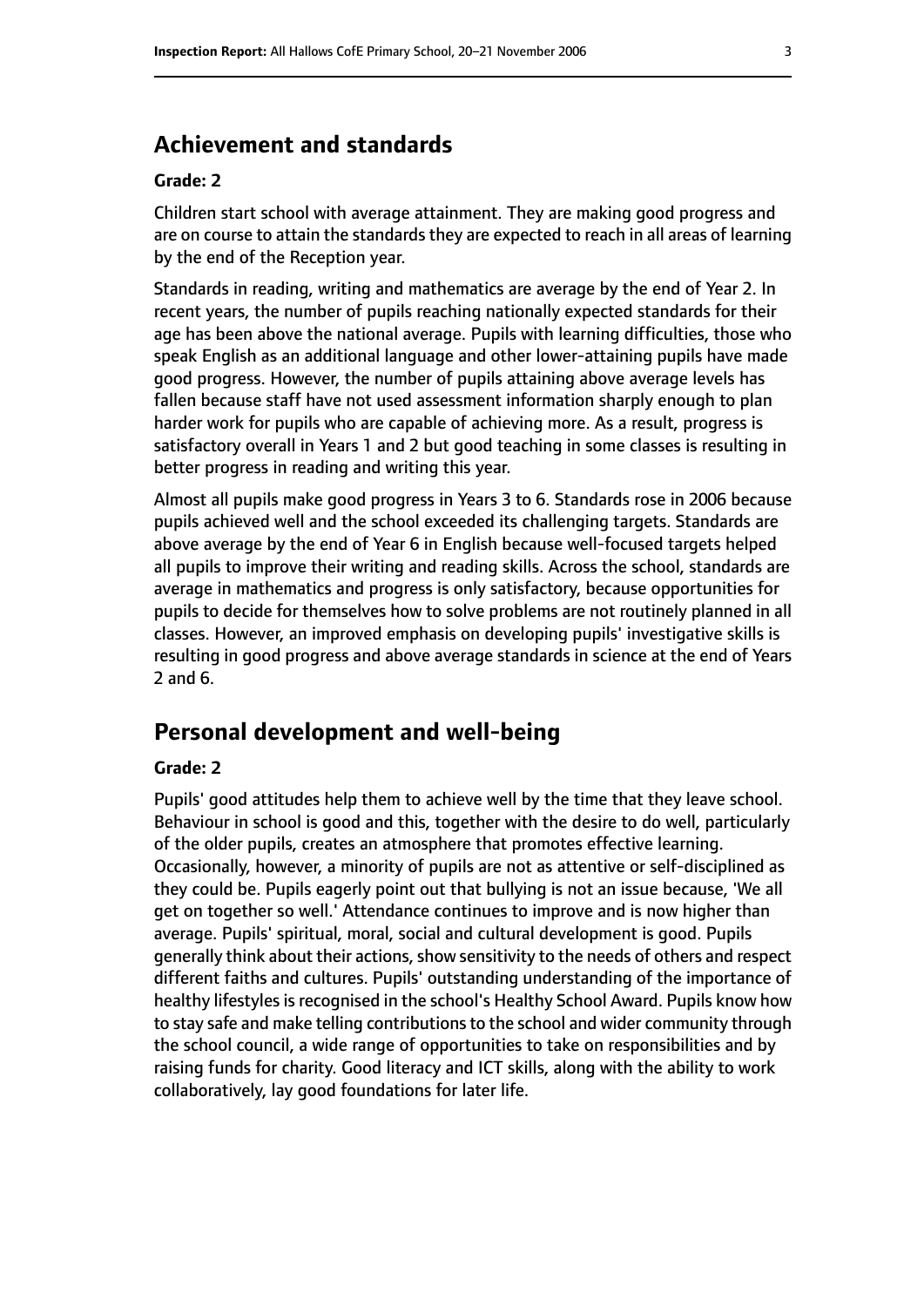## **Quality of provision**

#### **Teaching and learning**

#### **Grade: 2**

Teaching is good in nearly all lessons. It ranges from satisfactory to outstanding. At its best, teaching is lively and exciting and motivates pupils to do their best. Teachers generally think carefully how the tasks they ask pupils to do will help them learn well. However, in some classes teachers use too many worksheets and so do not give pupils enough opportunity to think for themselves about how to do their work. Most teachers ask questions that challenge pupils to think about what they are doing and why, but this is not the case in all classes. The use of interactive whiteboards keeps pupils interested and helps them to concentrate in many lessons. Teaching assistants give good support to pupils with learning or language difficulties and as a result, these pupils make good progress.

#### **Curriculum and other activities**

#### **Grade: 2**

The school goes the extra mile to provide a good curriculum that is rich and varied. Pupils enjoy the wide range of visits, visitors and after-school clubs, especially 'Strictly Come Dancing', learning a foreign language and learning to play musical instruments. The 'exciting writing' initiative has resulted in a significant rise in writing standards by the end of Year 6. The use computers is planned effectively to support learning and reinforce pupils' good basic skills. However, the mathematics curriculum does not ensure pupils' problem solving skills are consistently and systematically developed. The curriculum for children in pre-school and Reception is improving well. The outdoor area is not very stimulating but work is already underway to improve provision, so that children can choose more freely to work and play out of doors. Good personal, social and health education (PSHE) lessons ensure pupils' good awareness of the importance of keeping fit and being healthy. The school makes good use of the local community to support pupils' learning.

#### **Care, guidance and support**

#### **Grade: 2**

Procedures for child protection and for ensuring pupils' safety and welfare are comprehensive and meet current government regulations. Personal support and guidance are good. Carefully planned assemblies, regular opportunities for pupils to talk about their views and feelings in lessons and day-to-day contact with caring staff promote personal development effectively. Guidance for pupils on how to improve their work is improving. Rigorous checks on pupils' progress, especially in Years 5 and 6, are leading to good support for targeted groups of pupils. Standards in writing have gone up because pupils' writing targets outline the small steps they need to in order to improve and most teachers' marking constructively reinforces key messages. Targets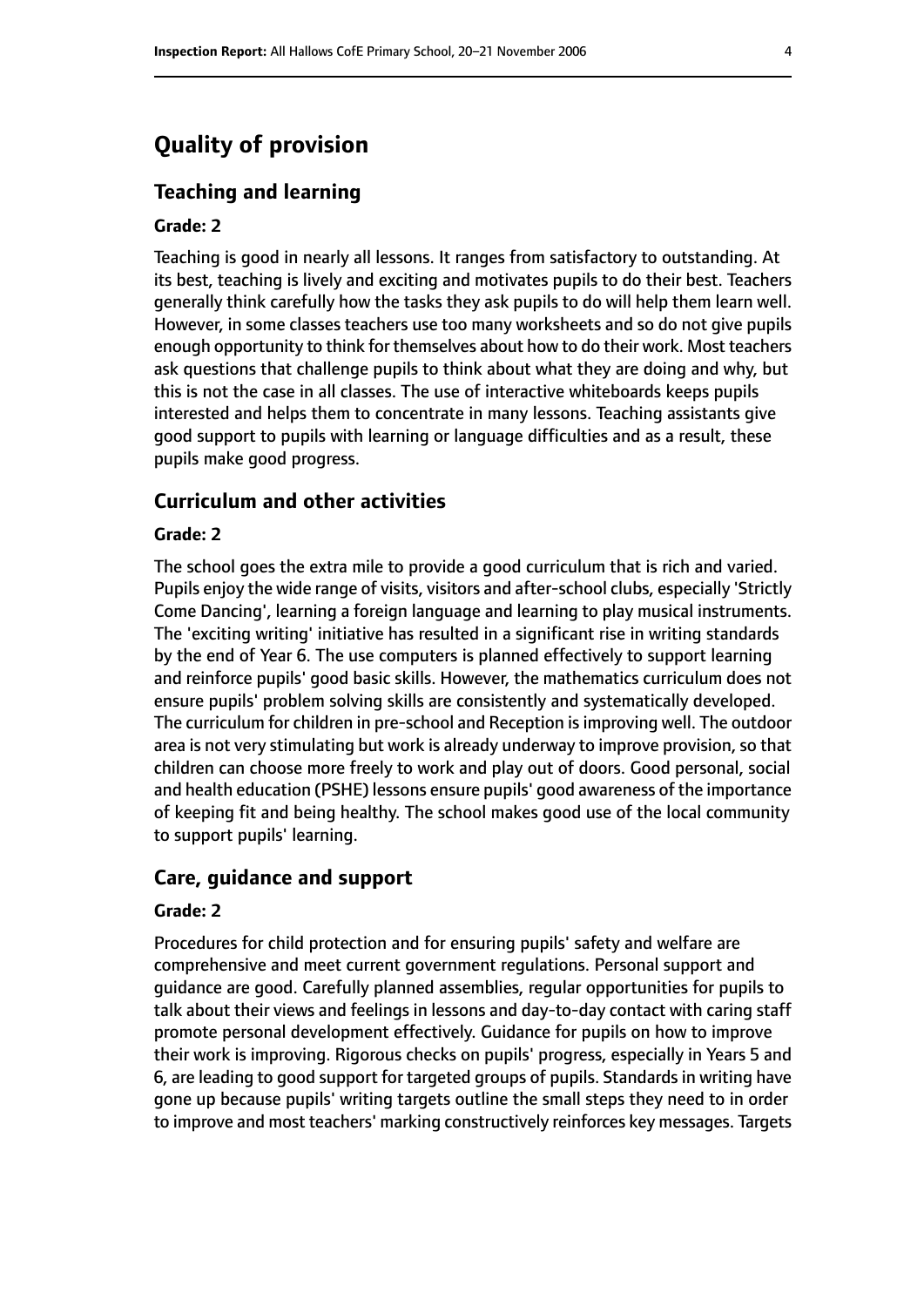and comments in mathematics are more general than in writing and so do not give such helpful guidance on what pupils need to do next to improve their learning.

## **Leadership and management**

#### **Grade: 2**

Good leadership and management are resulting in continuous improvement. The headteacher leads the school well and has a very good awareness of its strengths and weaknesses. As a result, the school's view of how well it is doing is accurate and matches the outcomes of the inspection precisely. The skills and expertise of other staff responsible for leading improvements effectively support the school's development. Good procedures are in place for checking the quality of learning and teaching. Good practice is shared so teachers learn from each other and clear guidance for improvement is given to individual staff. The school collects a good deal of test and assessment information that provides a good general overview of the school's performance. The information is not always used as sharply as it could be to ensure that more able pupils make the progress of which they are capable in all classes. The governing body provides good support and challenge and plays an important and active role in evaluating the work of the school.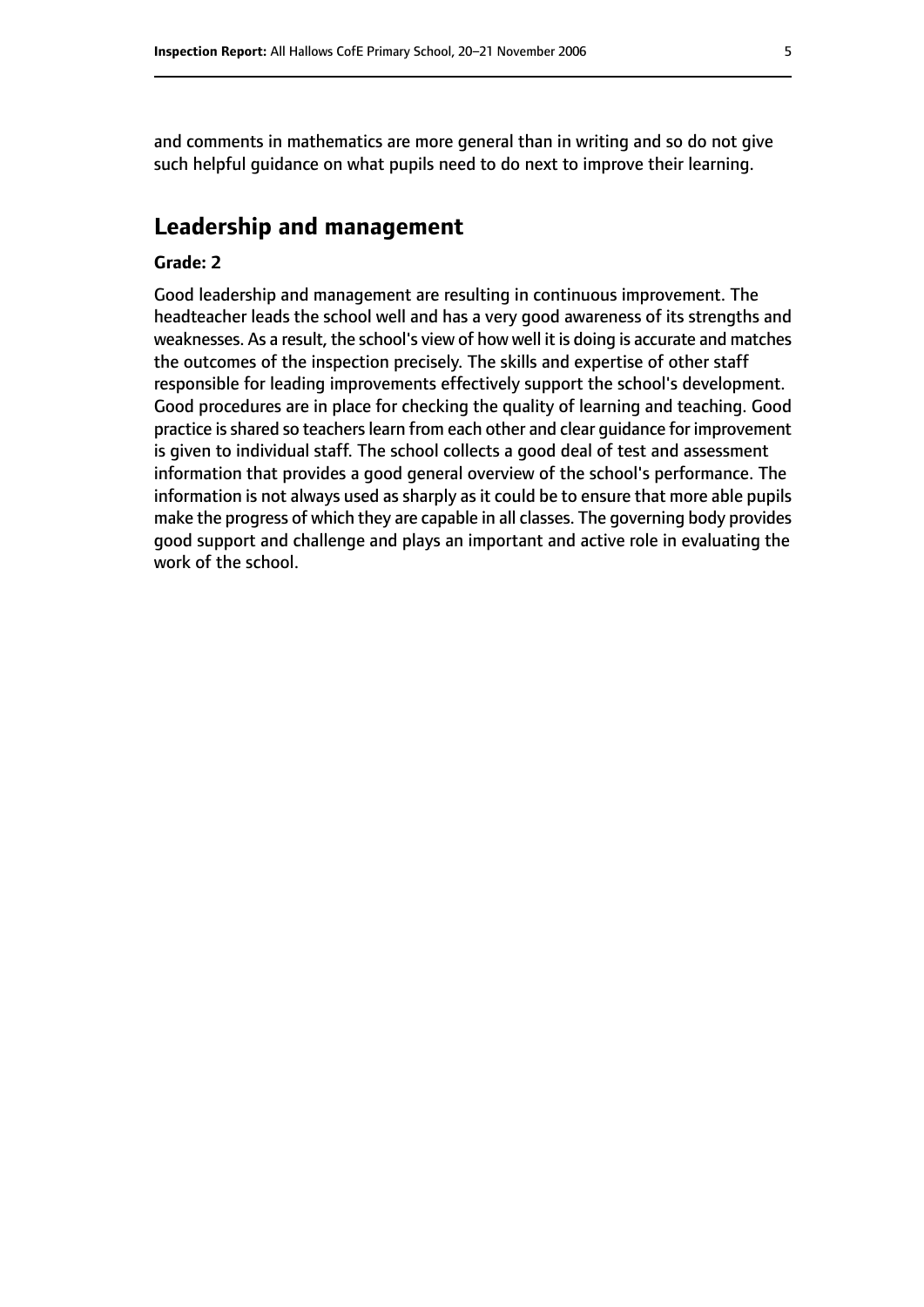**Any complaints about the inspection or the report should be made following the procedures set out inthe guidance 'Complaints about school inspection', whichis available from Ofsted's website: www.ofsted.gov.uk.**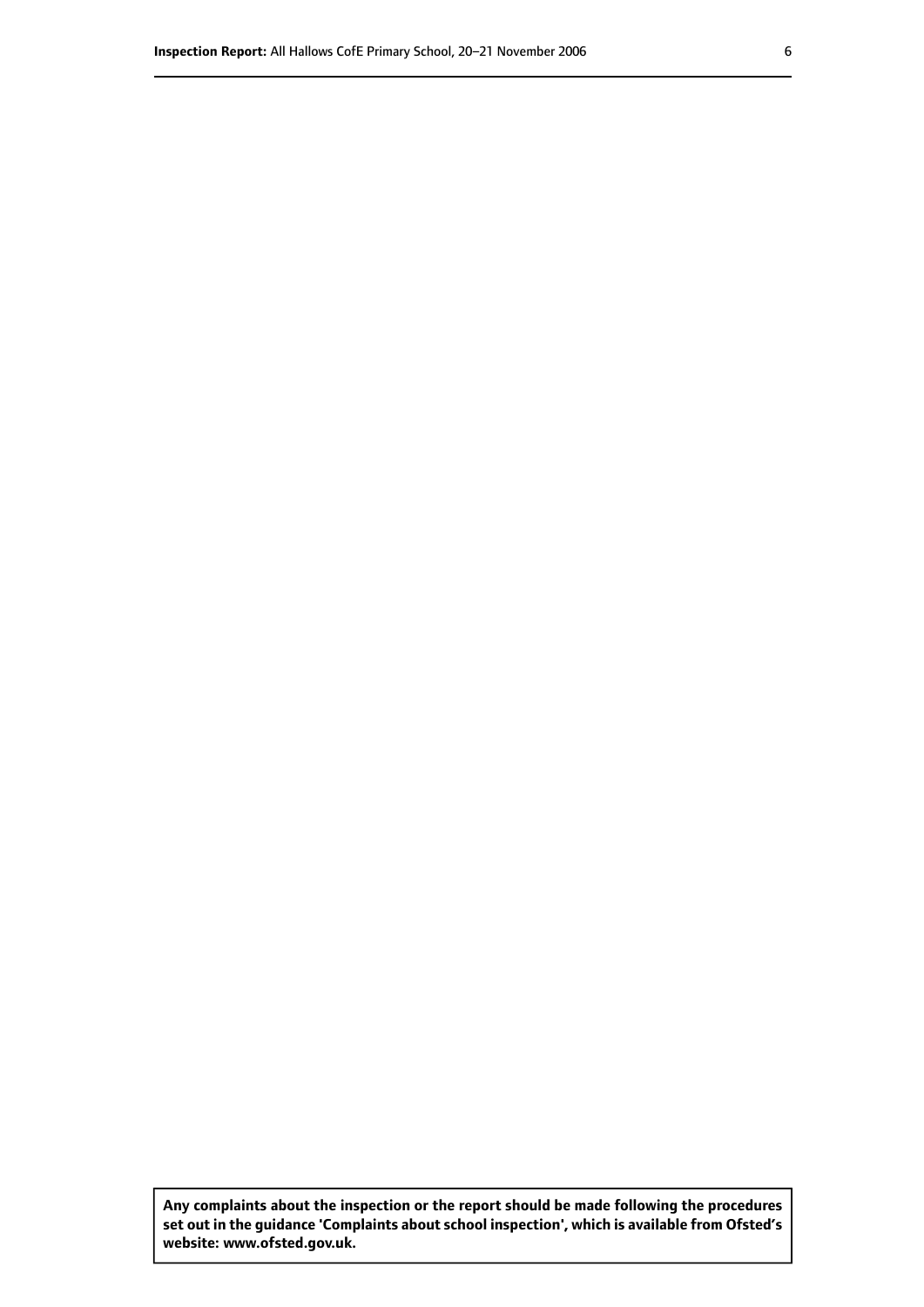# **Inspection judgements**

| Key to judgements: grade 1 is outstanding, grade 2 good, grade 3 satisfactory, and grade 4 | School  |
|--------------------------------------------------------------------------------------------|---------|
| inadeauate                                                                                 | Overall |

## **Overall effectiveness**

| How effective, efficient and inclusive is the provision of education, integrated<br>care and any extended services in meeting the needs of learners? |     |
|------------------------------------------------------------------------------------------------------------------------------------------------------|-----|
| How well does the school work in partnership with others to promote learners'<br>well-being?                                                         |     |
| The quality and standards in the Foundation Stage                                                                                                    |     |
| The effectiveness of the school's self-evaluation                                                                                                    |     |
| The capacity to make any necessary improvements                                                                                                      |     |
| Effective steps have been taken to promote improvement since the last<br>inspection                                                                  | Yes |

## **Achievement and standards**

| How well do learners achieve?                                                                               |  |
|-------------------------------------------------------------------------------------------------------------|--|
| The standards <sup>1</sup> reached by learners                                                              |  |
| How well learners make progress, taking account of any significant variations between<br>groups of learners |  |
| How well learners with learning difficulties and disabilities make progress                                 |  |

## **Personal development and well-being**

| How good is the overall personal development and well-being of the<br>learners?                                  |  |
|------------------------------------------------------------------------------------------------------------------|--|
| The extent of learners' spiritual, moral, social and cultural development                                        |  |
| The behaviour of learners                                                                                        |  |
| The attendance of learners                                                                                       |  |
| How well learners enjoy their education                                                                          |  |
| The extent to which learners adopt safe practices                                                                |  |
| The extent to which learners adopt healthy lifestyles                                                            |  |
| The extent to which learners make a positive contribution to the community                                       |  |
| How well learners develop workplace and other skills that will contribute to<br>their future economic well-being |  |

## **The quality of provision**

| How effective are teaching and learning in meeting the full range of the<br>learners' needs?          |  |
|-------------------------------------------------------------------------------------------------------|--|
| How well do the curriculum and other activities meet the range of needs<br>and interests of learners? |  |
| How well are learners cared for, guided and supported?                                                |  |

 $^1$  Grade 1 - Exceptionally and consistently high; Grade 2 - Generally above average with none significantly below average; Grade 3 - Broadly average to below average; Grade 4 - Exceptionally low.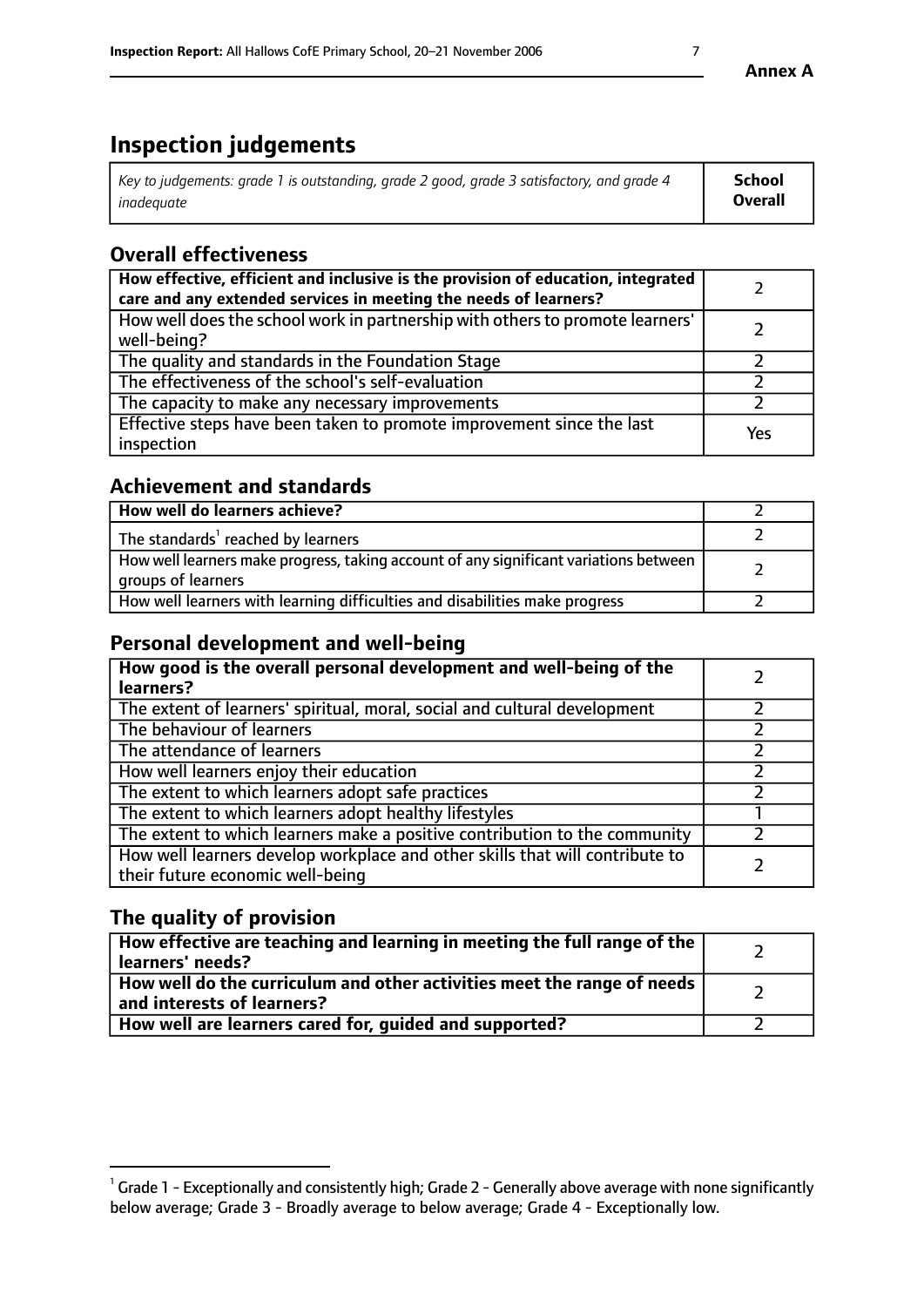## **Leadership and management**

| How effective are leadership and management in raising achievement<br>and supporting all learners?                                              |               |
|-------------------------------------------------------------------------------------------------------------------------------------------------|---------------|
| How effectively leaders and managers at all levels set clear direction leading<br>to improvement and promote high quality of care and education |               |
| How effectively performance is monitored, evaluated and improved to meet<br>challenging targets                                                 | $\mathcal{L}$ |
| How well equality of opportunity is promoted and discrimination tackled so<br>that all learners achieve as well as they can                     |               |
| How effectively and efficiently resources, including staff, are deployed to<br>achieve value for money                                          | $\mathcal{P}$ |
| The extent to which governors and other supervisory boards discharge their<br>responsibilities                                                  |               |
| Do procedures for safequarding learners meet current government<br>requirements?                                                                | Yes           |
| Does this school require special measures?                                                                                                      | No            |
| Does this school require a notice to improve?                                                                                                   | <b>No</b>     |